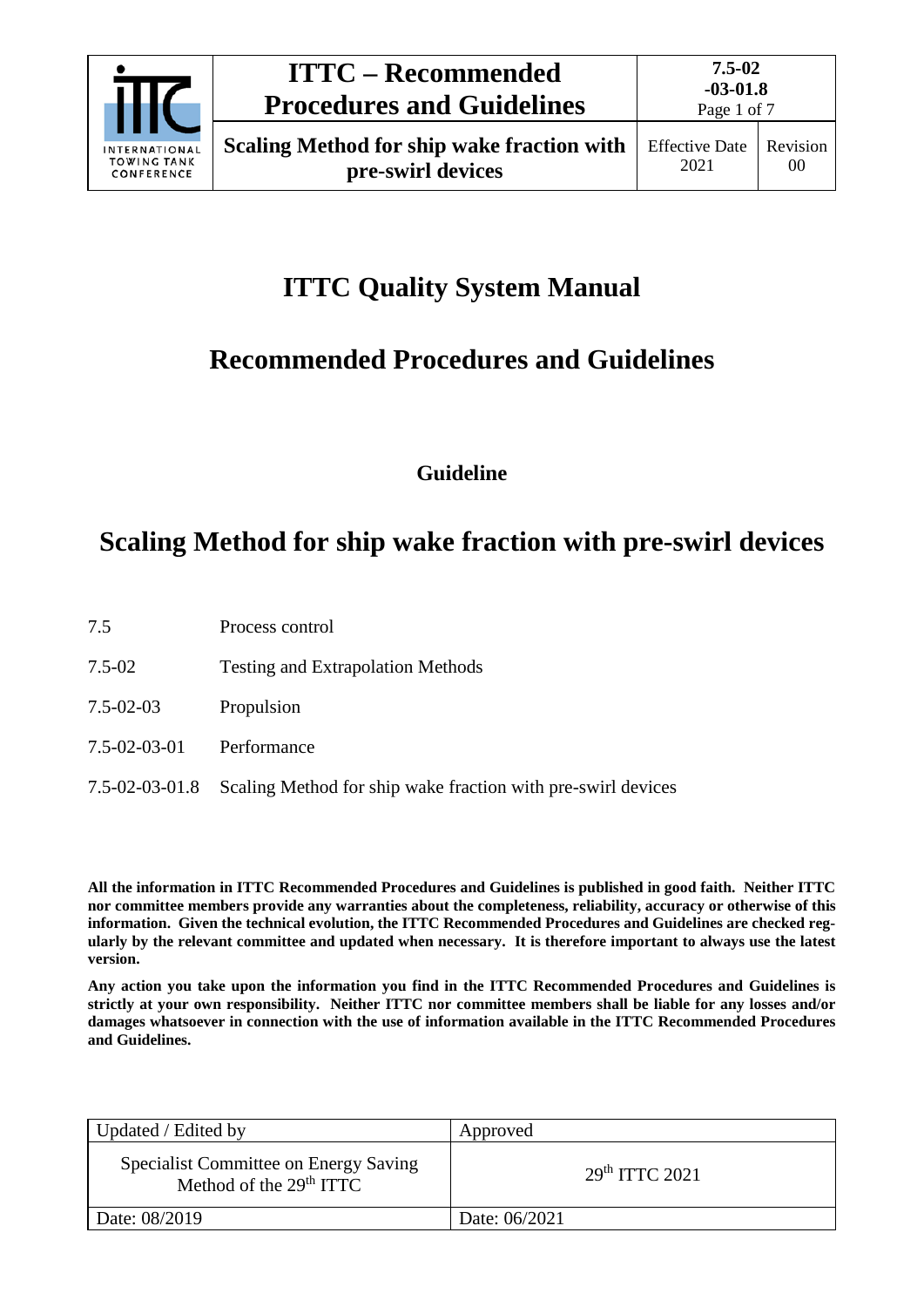| INTERNATIONAL<br><b>TOWING TANK</b><br>CONFERENCE | <b>ITTC – Recommended</b><br><b>Procedures and Guidelines</b>          | 7.5-02<br>$-03-01.8$<br>Page 2 of 7 |                |
|---------------------------------------------------|------------------------------------------------------------------------|-------------------------------------|----------------|
|                                                   | <b>Scaling Method for ship wake fraction with</b><br>pre-swirl devices | <b>Effective Date</b><br>2021       | Revision<br>00 |

### **Table of Contents**

- **1. [PURPOSE OF GUIDELINE................3](#page-2-0)**
- **2. [DESCRIPTION OF GUIDELINE.......3](#page-2-1)**
	- **2.1 Introduction [.......................................3](#page-2-2)**
	- **2.2 [Definition of variables.......................3](#page-2-3)**
	- **2.3 [Flow characteristics around pre](#page-3-0)[swirl device and propeller.................4](#page-3-0)**
- **2.4 [ITTC 1999 method: background and](#page-3-1)  limitation [............................................4](#page-3-1)**
- **2.5 [Scaling method for pre swirl devices5](#page-4-0)**
- **3. REFERENCES [......................................6](#page-5-0)**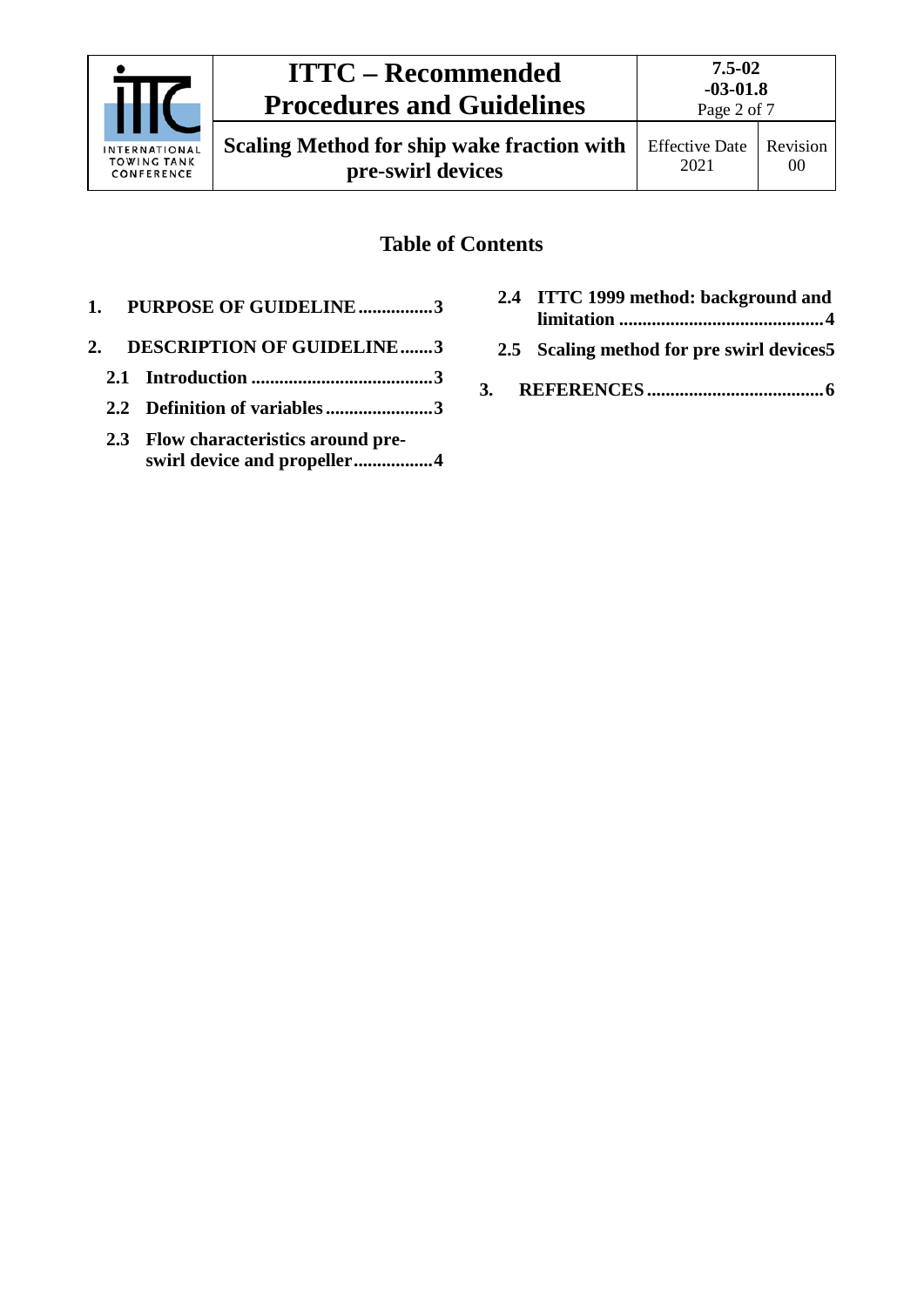

### **Scaling Method for ship wake fraction with pre-swirl devices**

### <span id="page-2-0"></span>**1. PURPOSE OF GUIDELINE**

The purpose of the guideline is to complement the ITTC 1978 procedure for the prediction of the delivered power and rate of revolutions for single and twin screw ships with either PSS (Pre-Swirl Stator) or PSD (Pre-Swirl Duct) being installed.

#### <span id="page-2-2"></span><span id="page-2-1"></span>**2. DESCRIPTION OF GUIDELINE**

#### **2.1 Introduction**

With a view to reducing EEDI of marine vessels, various kinds of ESD (Energy Saving Device) have been devised to improve propulsive efficiency. Typical ESDs are PSS (Pre-Swirl Stator), PSD (Pre-Swirl Duct), CRP (Contra Rotating Propeller), PBCF (Propeller Boss Cap Fin), etc.

PSS, which is located in front of the propeller, improves the propulsion efficiency through the recovery of rotational energy generated during propeller rotation, making a counter-swirl flow against the tangential velocity caused by the propeller. The device achieves about 5% reduction in energy consumption (Lee *et al.* 1994). PSD, which also is located in front of the propeller, consists of two ESD: PSS and duct. The device makes the oncoming flow more uniform to the propeller. Although the performance varies according to ship type and operating condition, its energy reduction effect is about 3% to 6% (Mewis and Guiard 2011; Dang 2012; Shin *et al.* 2013; Song *et al.* 2015).

The powering performance prediction method for the model test of conventional ship has been established by ITTC successfully in 1978. The ITTC 1978 method has been applied to the single screw conventional ships. However, the ITTC 1978 method has a limitation for extrapolation method for such a pre-swirl device. The newly proposed so called ITTC 1999 method is also not clear in the physics of flow mechanism around propeller section.

#### <span id="page-2-3"></span>**2.2 Definition of variables**

- $C_A$  Model-ship correlation allowance<br> $C_F$  Frictional resistance coefficient
- Frictional resistance coefficient

 $Factor_{axial}$ 

factor of axial wake portion

- $Factor_{tangential}$ factor of tangential wake portion
- $k$  Form factor<br>  $n$  Propeller rat
- $n$  Propeller rate of revolution<br> $0$  Torque
- Q Torque<br>Re Reynole
- $Re$  Reynolds number<br>t thrust deduction fa
- thrust deduction factor
- $t_{MO}$  model thrust deduction factor without pre-swirl device
- $t_{MS}$  model thrust deduction factor with preswirl device
- $U_A$  propeller advance speed (m/s)<br> $U_B$  relative inflow velocity (m/s)
- relative inflow velocity (m/s)
- $u_x$  axial induced velocity (m/s)
- $u_t$  tangential induced velocity (m/s)
- $W_M$  model wake fraction defined in ITTC 1978
- $W_{M_O}$  model wake fraction without pre-swirl device
- $w_{MS}$  model wake fraction with pre-swirl device
- $w_S$  ship wake fraction<br> $\Delta C_F$  Roughness allowar
- $\Delta C_F$  Roughness allowance<br>  $\alpha$  angle of attack
- angle of attack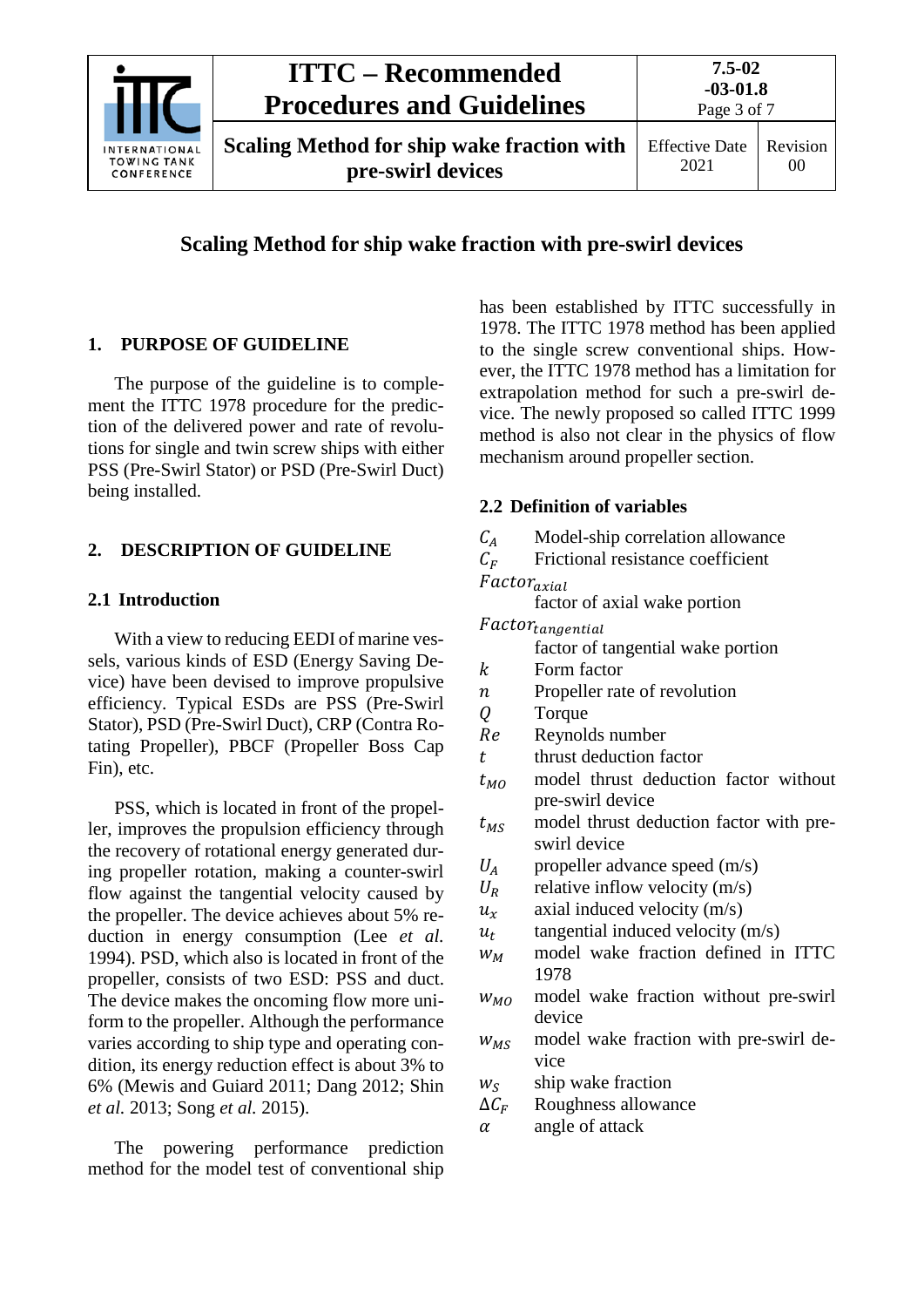| INTERNATIONAL<br><b>TOWING TANK</b><br>CONFERENCE | <b>ITTC – Recommended</b><br><b>Procedures and Guidelines</b>          | 7.5-02<br>$-03-01.8$<br>Page 4 of 7 |                |
|---------------------------------------------------|------------------------------------------------------------------------|-------------------------------------|----------------|
|                                                   | <b>Scaling Method for ship wake fraction with</b><br>pre-swirl devices | <b>Effective Date</b><br>2021       | Revision<br>00 |

#### <span id="page-3-0"></span>**2.3 Flow characteristics around pre-swirl device and propeller**

Pre-swirl device generates a counter swirl flow to save rotational energy from propeller. For the prediction of powering performance, ITTC 1978 method adopts the thrust identity method to find out the effective mean wake fraction. As shown in Figure 1, the angle of attack  $\alpha$ depends on the inflow velocity on propeller plane  $(U_A)$  and the rotational velocity  $(2\pi nr)$  if the induced velocity is neglected. If the rotational velocity (speed of revolution) is kept same as in the POW (Propeller Open Water) condition and in the propeller behind ship condition, the inflow velocity is therefore colinear to the thrust. The counter swirl flow generated will be of potential nature rather than viscous.



Figure 1: Change of inflow angle at the propeller blade section due to the induced velocity of the **ESD** 

The difficulty in scaling arises from the point that the pre-swirl device makes not only a counter swirl but also axial flow retardation. It is therefore necessary to decompose the axial and tangential components separately. As shown in Figure 1 (b), the presence of pre-swirl device causes the relative velocity to propeller blade to change as  $U'_R$  with increased angle of attack  $\alpha$  +  $\Delta \alpha$ , thereby increasing thrust. Therefore, the

open water characteristics of the compound propulsor (propeller & pre-swirl device) become different from that of propeller only. If the scaling is applied to the total amount of model wake based on the thrust identity defined in the ITTC 1978, this might result in overestimating axial induced velocity  $u'_x$ , as depicted in Figure 1 (c). Thus, the increase in thrust due to both axial and tangential induced velocity might be misinterpreted solely by the axial induced velocity by ITTC 1978 method.

#### <span id="page-3-1"></span>**2.4 ITTC 1999 method: background and limitation**

This so-called "ITTC 1999 method" does not actually belong to the ITTC recommended procedures and guidelines. This was introduced in the 22nd ITTC final report of the Specialist Committee on Unconventional Propulsors (ITTC 1999).

The combined propulsor, such as PSS – propeller system, can be analyzed with two kinds of method shown in Figure 2. In method A, the predevice is considered as a combined propulsor, which means the pre-device and propeller are treated as a whole propulsor. This assumption implies that in both open water and self-propulsion tests, the thrusts of propeller and stator are measured simultaneously and their sum is used as the thrust of the propulsion system. The report addressed that the ITTC 1978 procedure fails to scale the performance of unconventional propulsion systems correctly, and this is due to two main causes. The first one is the laminar flow generated around the devices in the model test environment (scale); the second is that the model hull has a boundary layer that differs from the full scale one both in thickness and in velocity distribution.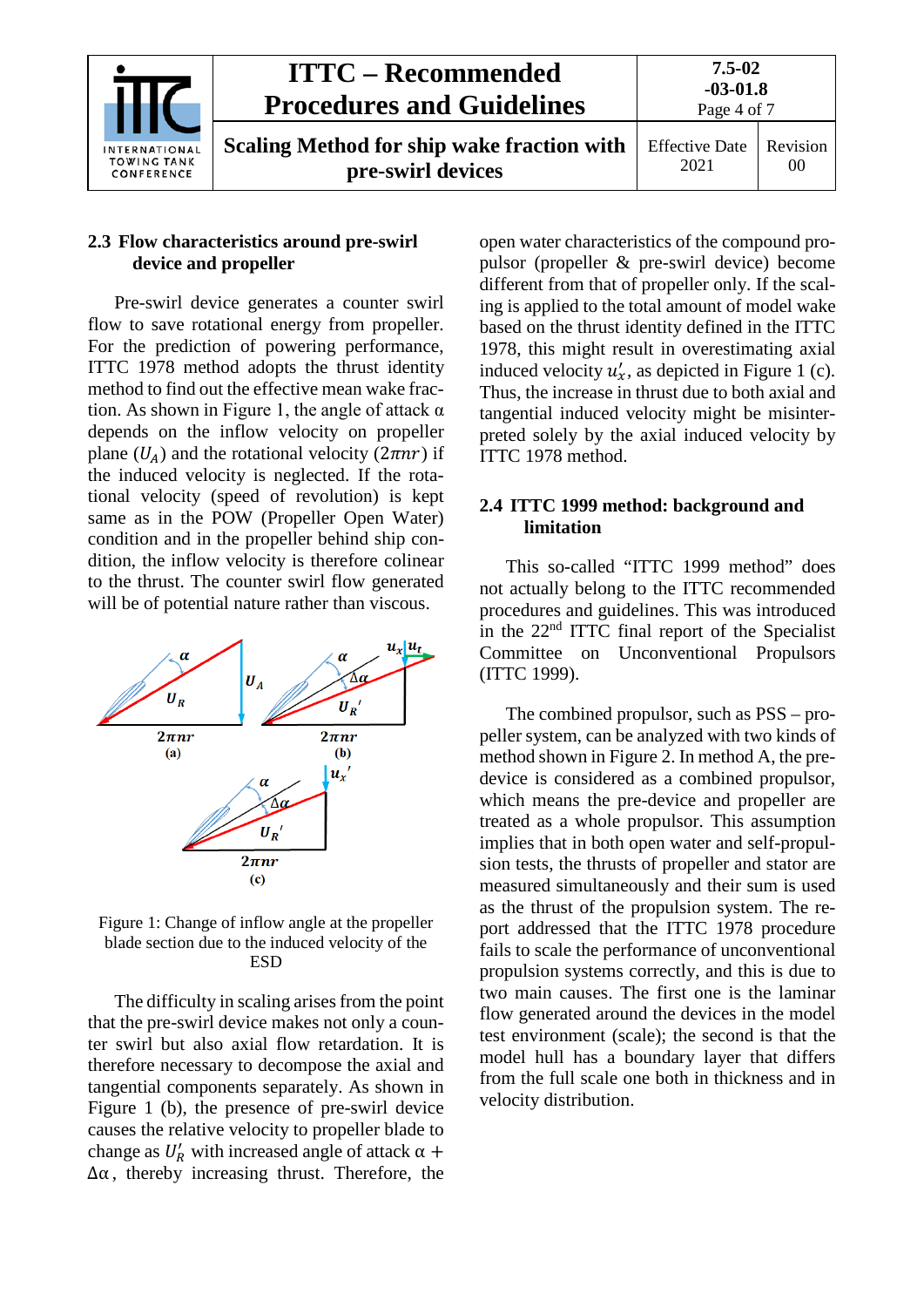| INTERNATIONAL<br><b>TOWING TANK</b><br>CONFERENCE | <b>ITTC – Recommended</b><br><b>Procedures and Guidelines</b>          | 7.5-02<br>$-03-01.8$<br>Page 5 of 7 |                |
|---------------------------------------------------|------------------------------------------------------------------------|-------------------------------------|----------------|
|                                                   | <b>Scaling Method for ship wake fraction with</b><br>pre-swirl devices | <b>Effective Date</b><br>2021       | Revision<br>00 |



Figure 2: ITTC 1999 Method

In method B, which is commonly referred to as ITTC 1999, the pre-device is considered as a part of hull, therefore the resistance test is carried out with pre-device while the POW test is executed with propeller alone. This procedure does not require the joint test of the stator and the propeller because the stator is tested being considered as the part of the hull. On the other hand, it requires a double set of resistance and self-propulsion tests are done: with and without the stator.

The scaling process is again the two dimensional approach of the ITTC 1957 method with an exception made for the determination of the full-scale wake, which is performed by means of the following formula that closely resembles that suggested by the ITTC 1978 correlation procedure:

$$
w_S = (t_{MO} + 0.04) + (w_{MO} - t_{MO} - 0.04) \frac{c_{FS} + c_A}{c_{FM}} + (w_{MS} - w_{MO})
$$
\n(1)

while the standard ITTC 1978 ship wake is:

$$
w_S = (t + 0.04)
$$
  
+ $(w_M - t - 0.04) \frac{(1+k)C_{FS} + \Delta C_F}{(1+k)C_{FM}}$  (2)

The major difference compared with the ITTC 1978 formulation is the term  $(w_{MS} - w_{MO})$ . Since in the opinion of Van *et al.* (1993) the main effect of the stator is the increase of the angles of attack of the propeller blade sections, the stator action can be considered as mainly potential phenomenon. Thus, the difference in

wakes with and without stator can be directly transferred to full scale.

#### <span id="page-4-0"></span>**2.5 Scaling method for pre swirl devices**

Lee (2015) carried out a comparative fullscale performance prediction for the pre-swirl devices based on the ITTC 1978 method and the ITTC 1999 method. It was addressed that the ITTC 1978 method has a limitation for extrapolating such a pre-swirl device. The ITTC 1999, a newer procedure which adopts different scaling for the axial and tangential component of wake, has not appear to clarify the flow mechanism around the propeller section. It was then proposed a new extrapolation method which leads to a more reasonable estimate for the angle of attack to the propeller. This approach has been presented by Kim *et al.* (2017) at the 5th International Symposium on Marine Propulsion and the corresponding extrapolation formula is given as follows:

$$
w_S = (t_{MS} + 0.04)
$$
  
+ $(w_{MS,axial} - t_{MS} - 0.04) \frac{C_{FS} + C_A}{C_{FM}}$   
+ $w_{MS,tangential}$  (3)

$$
w_{MS,axial} = w_{MO} + (w_{MS} - w_{MO})
$$
  
Factor<sub>axial</sub> (4)

$$
W_{MS,tangential} = (W_{MS} - W_{MO}) \cdot
$$
  
Factor<sub>tangential</sub> (5)

This is a compromise between ITTC 1978 and ITTC 1999 in that the axial velocity component and tangential velocity component are scaled separately. The axial wake, being of viscous nature, is scaled following ITTC 1978. On the contrary, the tangential wake, considered as potential flow phenomenon, is not scaled after the assumption of ITTC 1999. In addition, the thrust deduction factor is changed from that without a pre-swirl device in the ITTC 1999 method to that with a pre-swirl device.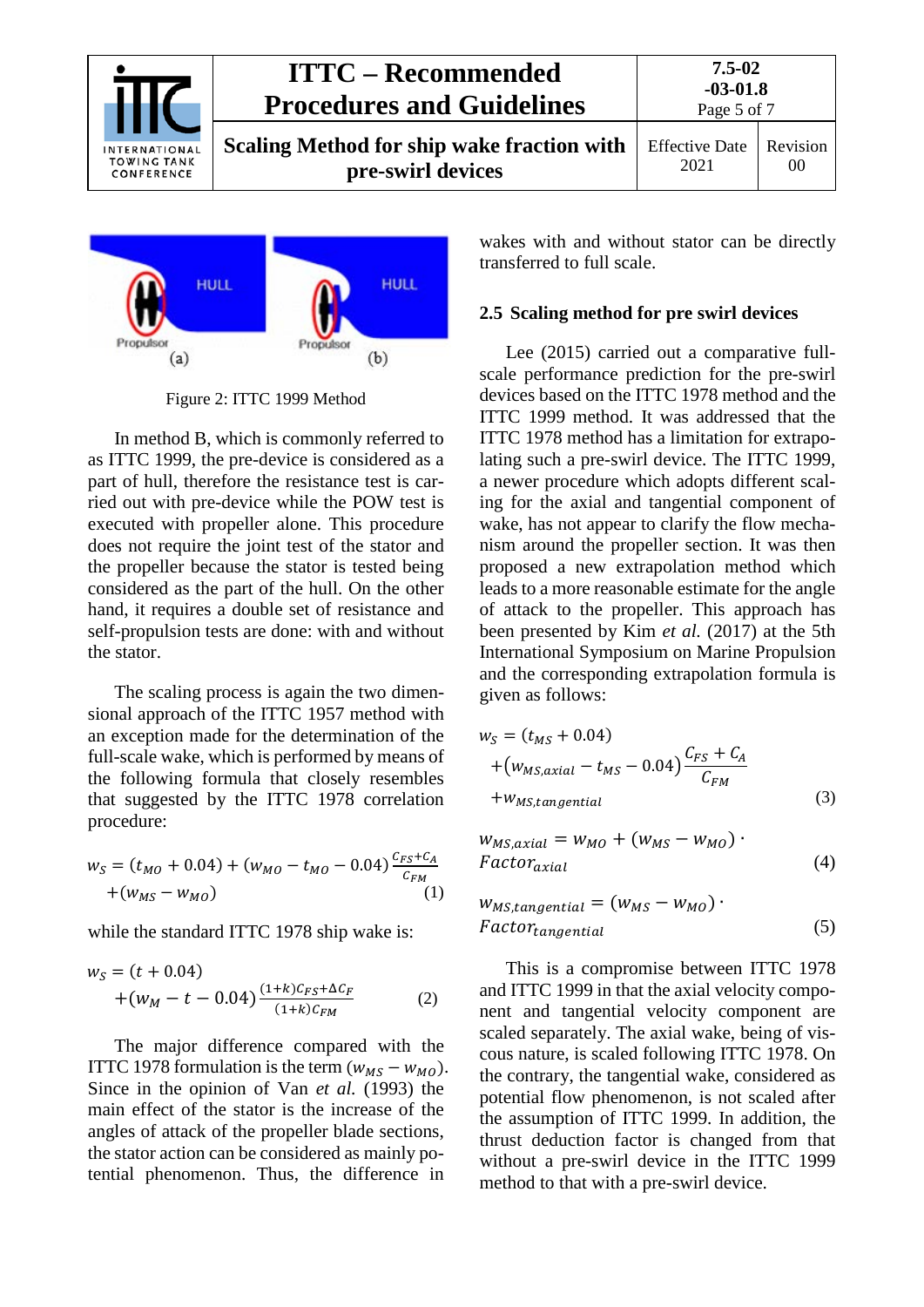

It was found that the portions of tangential and axial velocity vary according to the vessel type as well as the device type. As shown in Table 1, Kim *et al.* (2017) proposed the factors of axial and tangential portion to be 0.3 and 0.7 in PSS case and 0.8 and 0.2 in PSD case, respectively. It is worthwhile to mention that the factors in Table 1 have been derived from limited ship types, i.e., KCS for PSS and KVLCC for PSD. Therefore, a generalization toward identifying a reasonable value range for each factor based on case studies with more ship types is necessary.

Table 1: Factors of axial and tangential portion

| <b>ESD</b> Type | $Factor_{axial}$ | $Factor_{tangential}$ |
|-----------------|------------------|-----------------------|
| <b>PSS</b>      | 0.3              | 0.7                   |
| <b>PSD</b>      | 0.8              | 0.2                   |

The newly proposed method is then applied to extrapolate model test results for KCS and KVLCC in comparison with ITTC 1978 and ITTC 1999 methods. Whilst the three methods give almost the same values for the thrust deduction factor, the new method (Kim *et al.* 2017) gives the values of the full scale wake, delivered power and speed of revolution between the values given by the ITTC 1978 and ITTC 1999 methods. In case of PSS, the new method gives estimates closer to those by ITTC 1999. On the other hand, the estimated values by the new method for PSD are closer to those by ITTC 1978. As the newly proposed method is based on CFD simulation results, it needs to be verified by results obtained using such detailed flow measurement techniques as LDV and PIV. Furthermore, feedback from more comprehensive full-scale data will be required to establish and refine the extrapolation strategies proposed.

#### <span id="page-5-0"></span>**3. REFERENCES**

- Dang J., 2012, "An exploratory study on the working principle of energy saving devices(ESDs)-PIV, CFD investigations and ESD design guidelines," Proceedings of the 31<sup>st</sup> International Conference on Ocean, Offshore and Arctic Eng., OMAE2012-83053, Rio de Janeiro, Brazil.
- Kim, M.C., Shin, Y.J., Lee, W.J., Lee, J.H., 2017, "Study on Extrapolation Method for Self-Propulsion Test with Pre-Swirl Device,"  $5<sup>th</sup>$  International Symposium on Marine Propellers (SMP'17), Espoo, Finland, June 2017
- Lee, W. J., 2015, "Study on Full-Scale Performance Prediction for Pre-Swirl Device Model Test Results," Ph. D. thesis, Pusan National University
- Lee J.T., Kim M.C., Suh J.C., Kim S.H., Choi J.K., 1992, "Development of Preswirl Stator-Propeller System for Improvement of Propulsion Efficiency: a Symmetric Stator Propulsion System", Journal of the Society of Naval Architects of Korea, vol. 41, no. 3, pp.13-21
- Lee, J.T., Kim M.C., Van S.H., Kim K.S., Kim H.C., 1994, "Development of Preswirl Stator-Propeller System for a 300K VLCC," Journal of the Society of Naval Architects of Korea, vol. 31, no. 1, pp.1-13
- Mewis F. and Guiard T., 2011, "Mewis ductnew developments, solutions and conclusions," Proceedings of the 2<sup>nd</sup> International Symposium on Marine Propulsors, Hamburg, Germany.
- Shin H.J., Lee J.S., Lee K.H., Han M.R, Hur E.B., Shin S.C., 2013, "Numerical and experimental investigation of conventional and unconventional preswirl duct for VLCC,"